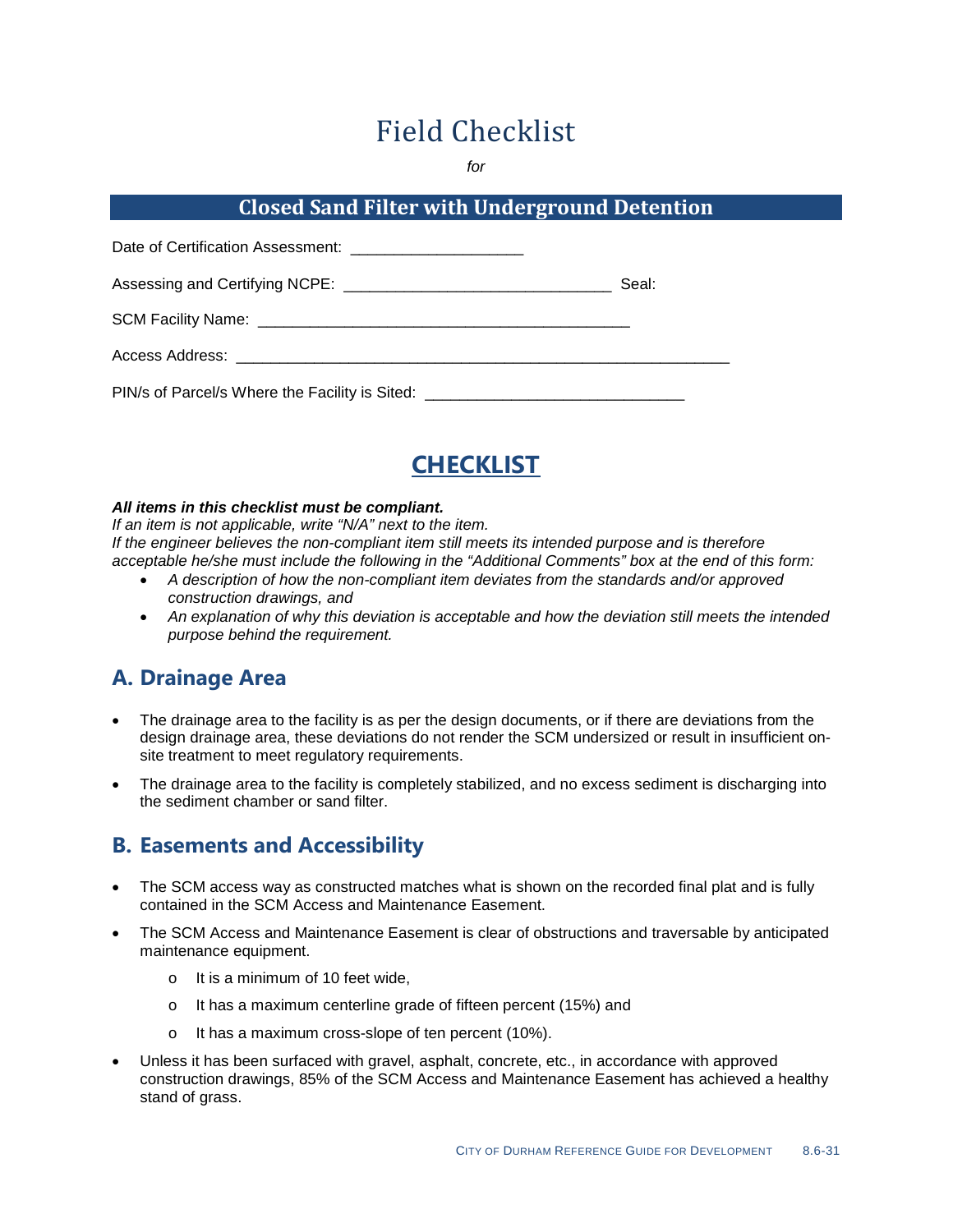# **C. Internal Accessibility**

- A Bilco®-type door (or approved equivalent), or other approved access ways, has been provided as shown on the construction drawings. Access points that occur in areas subject to vehicular traffic are of the traffic bearing type.
- All access ways into the unit(s) have steps or ladders installed as shown on the construction drawings. Access ways do not decrease in size from the opening at ground level. Internal sections of the access way are not offset from the opening at the ground level.
- Provided openings do not inhibit confined space entry procedures for safety.
- All internal sections of the unit can be accessed from an approved access way.
- Access to all flow control valves (and/or valve operating handles) is provided from dry areas. Unit can be drained to accommodate maintenance activities and inspections. Method to drain unit appropriately described within operation and maintenance manual.

### **D. Sediment Chamber/Underground Detention Chamber**

- The sediment chamber/underground detention chamber minimum size has been installed in accordance with the construction drawings.
- The depth of the sediment chamber/underground detention chamber is as specified in the approved construction drawings.
- The ports and weirs that drain the sediment chamber into the sand chamber have been installed in accordance with the construction drawings.
- Any flow splitters or bypass systems have been constructed in accordance with the approved construction drawings.
- The foundational support for and the backfill around the structure have been placed in accordance with the construction drawings.
- All accumulated sediment and other debris in the sediment chamber has been removed.
- All valves, pipe connections, and chamber section joints are sealed and are water tight.

#### **E. Sand Chamber**

- The sand chamber minimum size has been installed in accordance with the construction drawings.
- The sand chamber has been constructed such that the maximum head above the sand layer is in accordance with the approved construction drawings.
- The foundational support for and the backfill around the structure have been placed in accordance with the construction drawings.
- The required sand, choking stone or filter fabric, and gravel layer(s) have been installed in accordance with the approved construction drawings, and there is no sediment or debris in the sand chamber.
- The underdrain system has been installed in accordance with the approved construction drawings. All underdrain joints have glued watertight connections.
- Solid underdrain cleanouts have been installed in accordance with the construction drawings. Screwon type (or otherwise approved) cleanout caps have been provide for all cleanout pipes.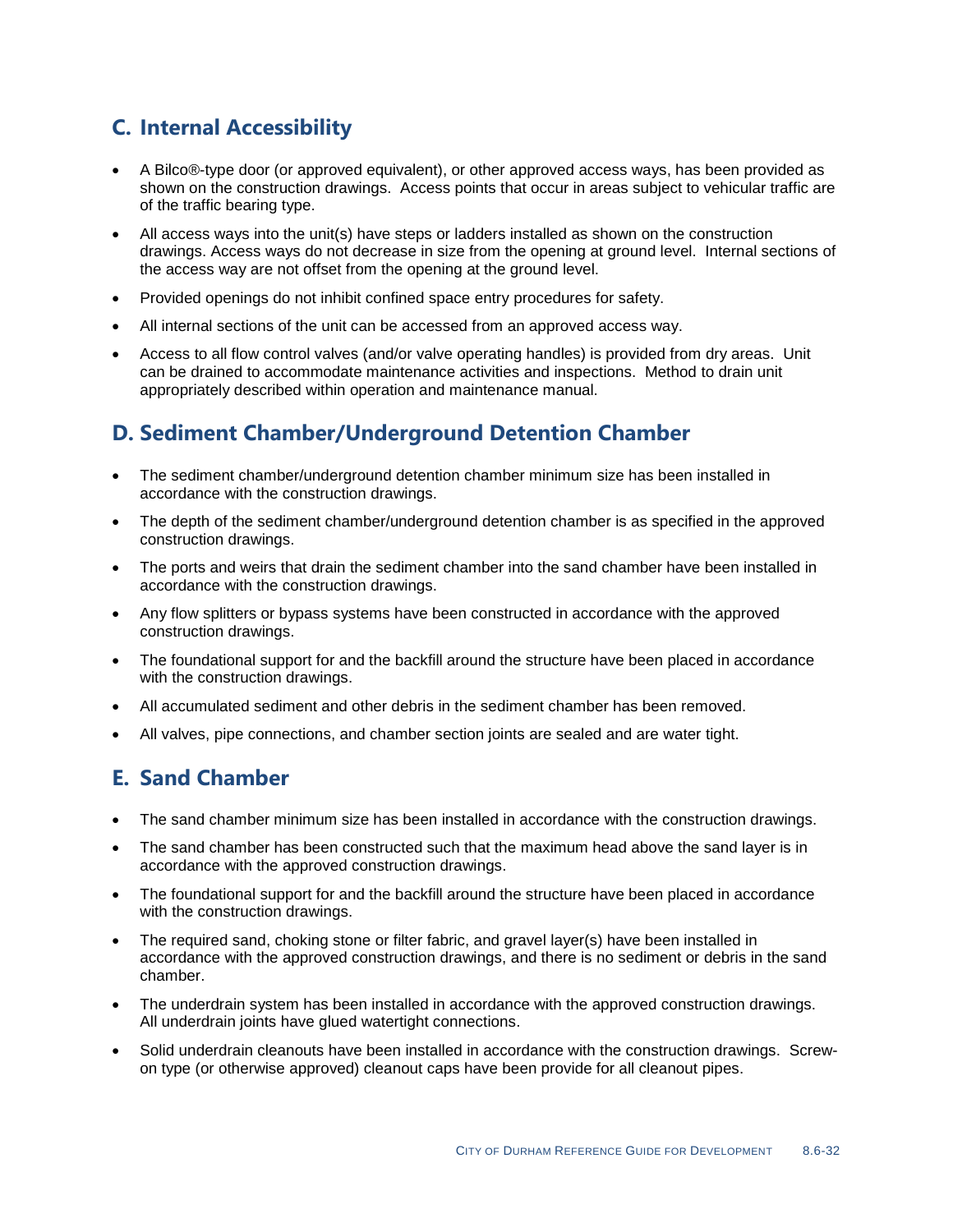- Any flow splitters or bypass systems have been constructed in accordance with the approved construction drawings.
- Even flow distribution into the sand chamber has been provided in accordance with the construction drawings and is not creating scour in the sand chamber.
- The bottom of the structure is located at least one foot above the seasonal high water table.
- The filter has been observed by the certifying engineer on \_\_\_\_\_\_\_\_\_\_\_\_\_\_\_\_\_\_\_\_\_\_ [fill in date] to draw down the runoff from the first inch of rainfall (minimum) in a manner consistent with that specified in the approved construction drawings.
- All valves, pipe connections, and chamber section joints are sealed and water tight connections.

# **F. For Separate (Connected by Pipes Only) Control Structure and Principal Spillway Pipe/Pipe Connections**

- The weir control structure is reinforced concrete.
- The dimensions of the structure match the approved construction drawings.
- The structure and all appurtenant devices appear to be sound.
- The structure is free of debris or obstructions.
- The foundational support for and the backfill around the structure have been placed in accordance with the construction drawings.
- All orifices, valves, siphons, ports, and weirs were installed in accordance with the construction drawings.
- Unless otherwise approved on the construction drawings, all pipes entering and exiting the system are reinforced concrete with a minimum pipe strength conforming to ASTM C-76 Class III standards.
- The diameters of all pipes are as specified on the construction drawings.
- If the principal spillway pipe is NOT discharging to a downstream drainage system, the principal spillway pipe is wrapped with a layer of geotextile filter fabric on the outside of each pipe joint.
- Based on a visual inspection, it appears that the joints of the PSP were "homed" reasonably well, and it appears that no joints are leaking.
- Access into the control structure has been provided in accordance with the construction drawings.
- All valves and pipe connections are sealed and water tight connections.

# **G. For Co-located/Internal Control Structure and Principal Spillway Pipe/Pipe Connections**

- The control structure walls are reinforced concrete.
- The dimensions of the structure match the approved construction drawings.
- The structure and all appurtenant devices appear to be sound.
- The structure is free of debris or obstructions.
- All orifices, valves, siphons, ports, and weirs were installed in accordance with the construction drawings.